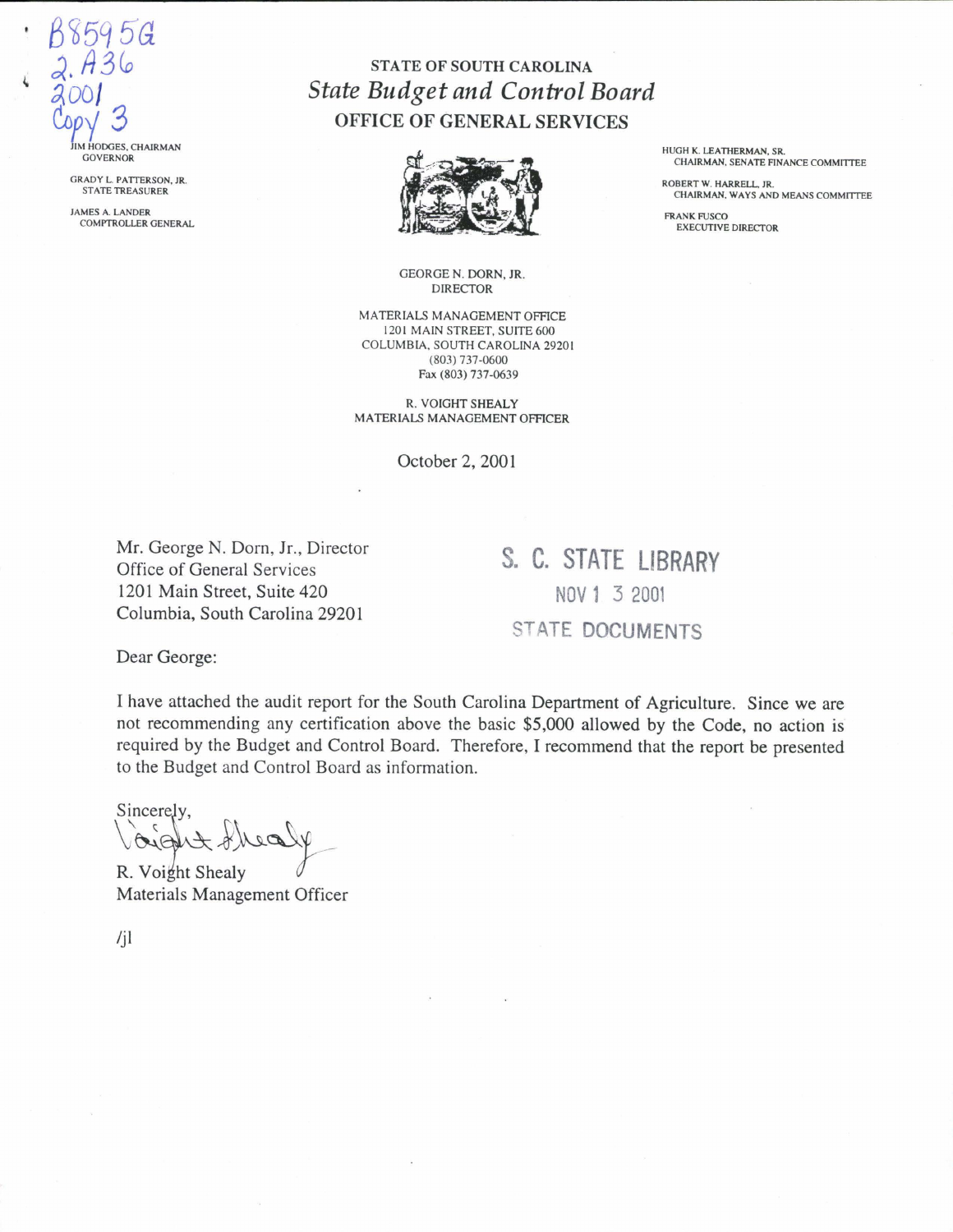# SOUTH CAROLINA DEPARTMENT OF AGRICULTURE PROCUREMENT AUDIT REPORT

## JULY 1, 1999 - MARCH 31, 2001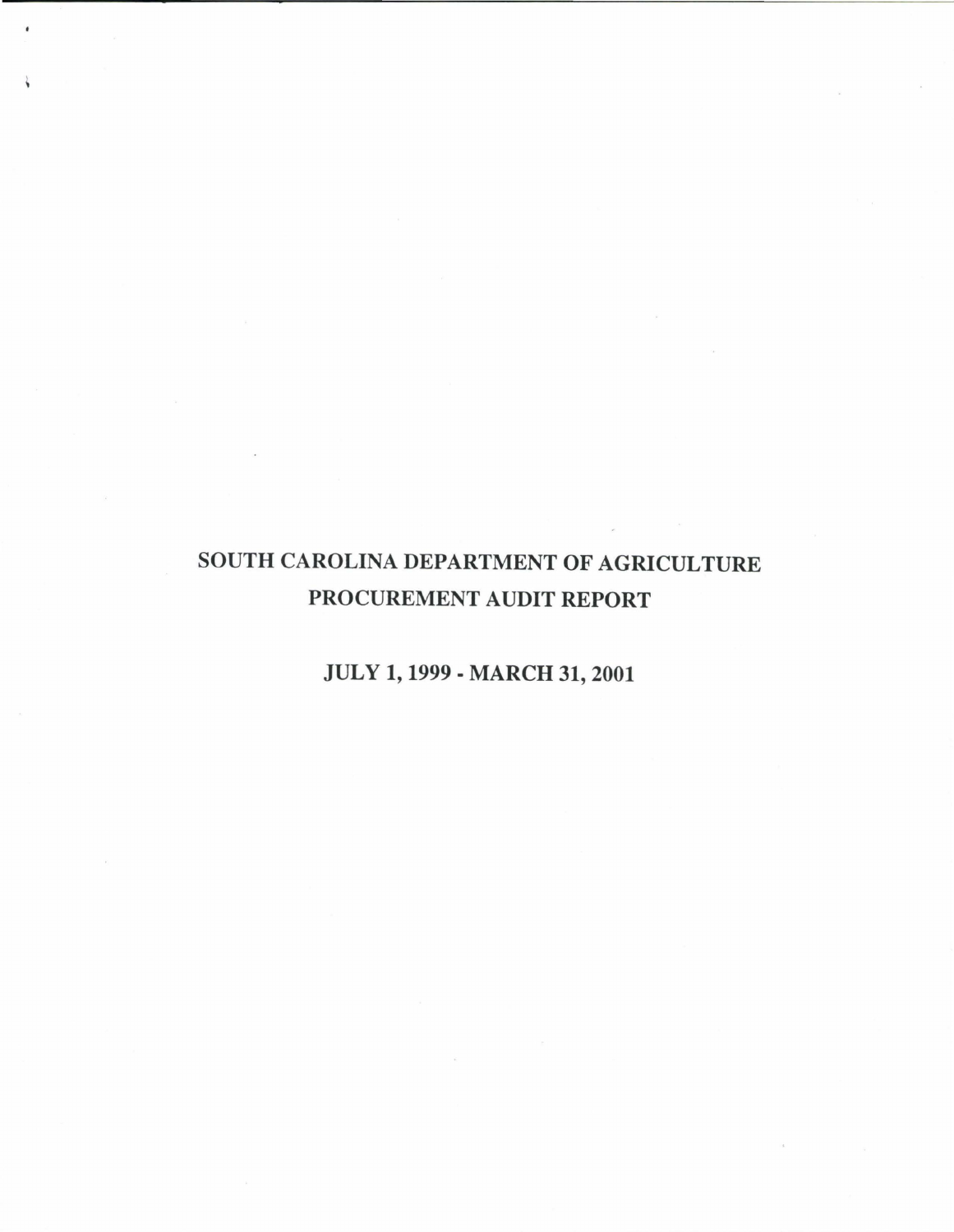### **TABLE OF CONTENTS**

#### $\mathbf{1}$  $\overline{3}$  $\overline{4}$ 5  $\overline{7}$ 8 9

 $\mathbf{i}$ 

#### **PAGE**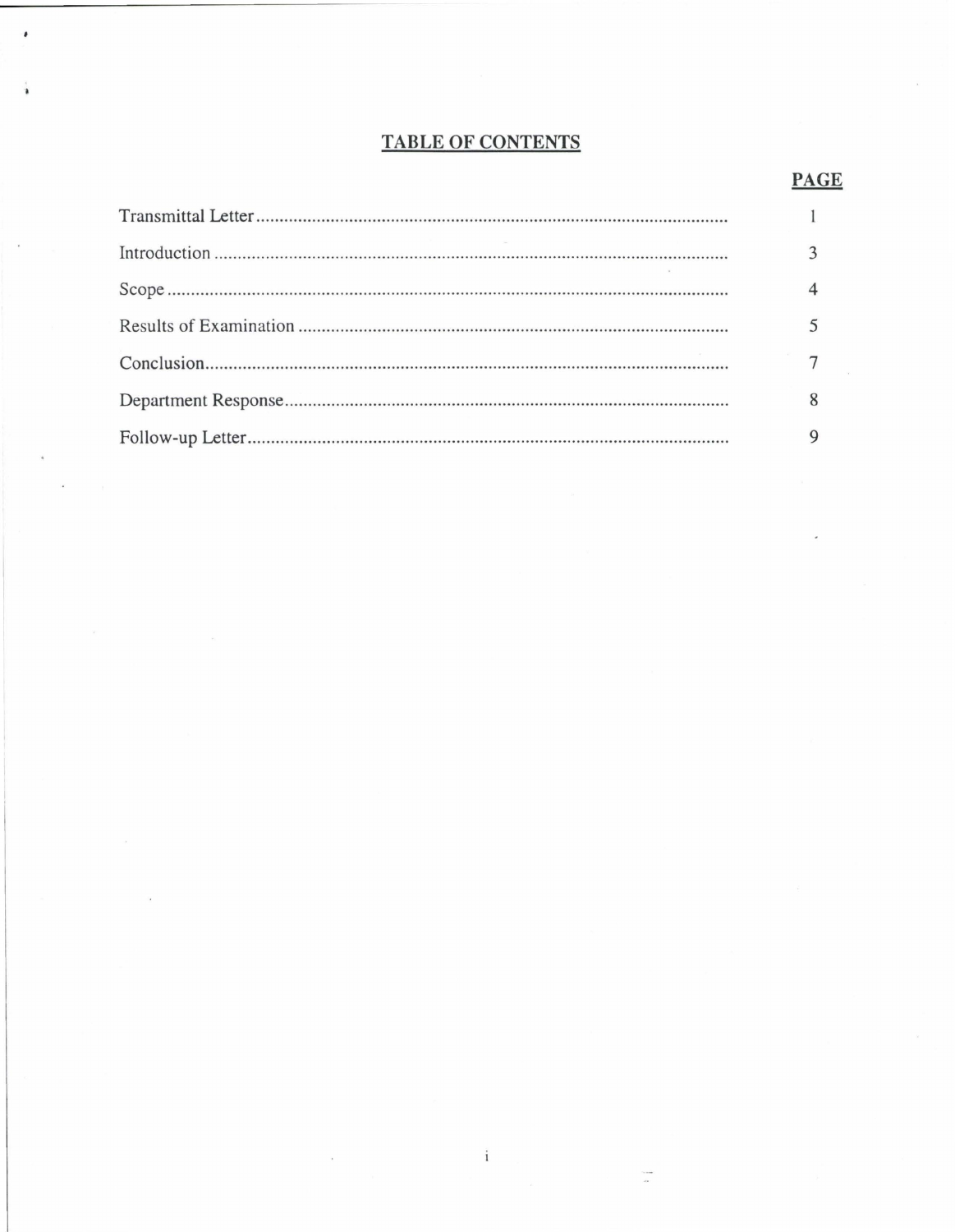## STATE OF SOUTH CAROLINA *State Budget and Control Board*  OFFICE OF GENERAL SERVICES

GEORGE N. DORN, JR. DIRECTOR

MATERIALS MANAGEMENT OFFICE 1201 MAIN STREET, SUITE 600 COLUMBIA, SOUTH CAROLINA 29201 (803) 737-0600 Fax (803) 737-0639

R. VOIGHT SHEALY MATERIALS MANAGEMENT OFFICER

#### August 13, 2001

Mr. R. Voight Shealy Materials Management Officer Office of General Services 1201 Main Street, Suite 600 Columbia, South Carolina 29201

Dear Voight:

We have examined the procurement policies and procedures of the South Carolina Department of Agriculture for the period July I, 1999 through March 31, 2001. As part of our examination, we studied and evaluated the system of internal control over procurement transactions to the extent we considered necessary.

The evaluation was to establish a basis for reliance upon the system of internal control to assure adherence to the Consolidated Procurement Code and State regulations, and the Department's procurement policy. Additionally, the evaluation was used in determining the . nature, timing and extent of other auditing procedures necessary for developing an opinion on the adequacy, efficiency and effectiveness of the procurement system.

The administration of the South Carolina Department of Agriculture is responsible for establishing and maintaining a system of internal control over procurement transactions. In

JIM HODGES. CHAIRMAN GOVERNOR

GRADY L. PATTERSON, JR. STATE TREASURER

JAMES A. LANDER COMPTROLLER GENERAL HUGH K. LEATHERMAN. SR. CHAIRMAN, SENATE FINANCE COMMITTEE

ROBERT W. HARRELL. JR. CHAIRMAN, WAYS AND MEANS COMMITTEE

FRANK FUSCO EXECUTIVE DIRECTOR